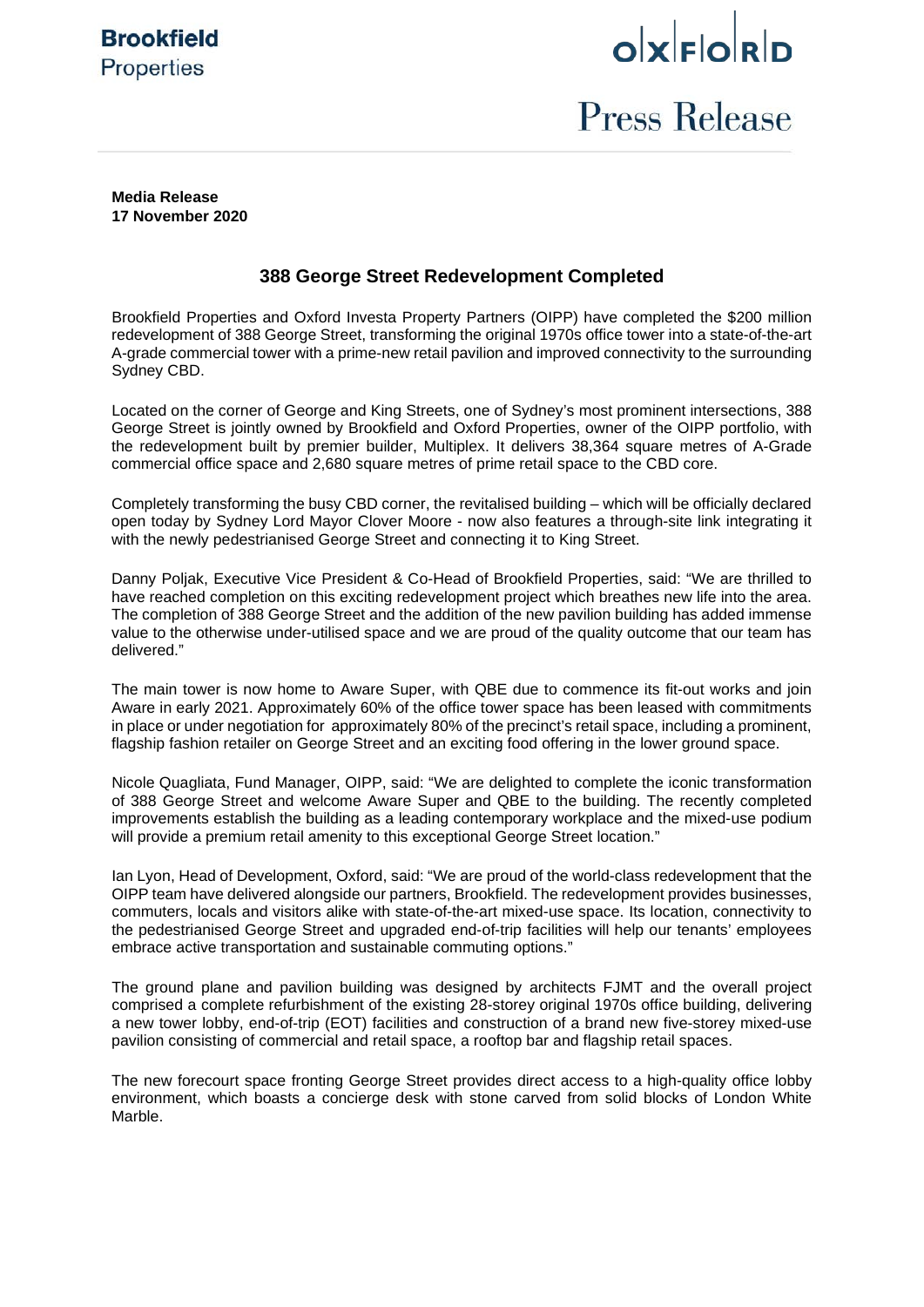**Press Release** 

The new pavilion was designed to complement the rich history of the site, incorporating a customdesigned curved sandstone and glass façade inspired by the topography of the surrounding CBD landscape.

Richard Francis Jones of FJMT said: "This new facade reinforces a juxtaposition between the new pavilion and the existing modernist tower whilst strengthening the streetscape of George Street. Our design will not only restore the street wall but also create a through-link on the site that will be a natural extension of the existing link between Pitt and King streets."

388 George Street was originally designed by renowned Australian architect John Andrews in 1976. It was a highly acclaimed project and internationally recognised due to its innovative design as the building stands at a distinctive 45-degree angle on the street corner.

The transformational refurbishment made outstanding use of the building's existing infrastructure, adding staircases in the existing atriums to enhance connectivity between floors.

New state-of-the-art EOT facilities prioritise user experience and are located on Level One instead of in the basement, with a dedicated lift providing exclusive, direct connectivity from basement level cycle parking. A range of convenient services for tenants will be on offer including luxury towels, ironing and grooming stations and parking for 366 bikes.

The redevelopment created over 250 jobs during its construction. Complexities faced throughout construction included the intricate and extensive use of glass on the project with the largest piece of glass used measuring 7 metres by 3 metres and weighing 2.4 tonnes. The glazed doors found at the entry to the foyer are the first structural glazed revolving doors in Australia.

#### **<ENDS>**

**Brookfield Properties Media Contact:** Mathew Chandler | Vice President Marketing and Communications | +61 456 404 266 | [mathew.chandler@brookfieldproperties.com](mailto:mathew.chandler@brookfieldproperties.com)

**Oxford Investa Property Partnership Media Contact:** Kate Marshall l Senior Marketing Manager – Developments and Digital I Investa I +61 406 658 044 I [kmarshall@investa.com.au](mailto:efletcher@investa.com.au)

#### **About Brookfield Properties**

Brookfield Properties is a fully-integrated, global real estate services company, providing industryleading portfolio management and development capabilities across the real estate investment strategies of Brookfield Asset Management — a global alternative asset manager with over \$550 billion in AUM.

Brookfield Properties develops and manages premier real estate with a focus on maximizing the tenant experience in addition to the investment and operational performance of the asset. We also focus on integrating leading-edge real estate technologies which enables us to be at the forefront of innovation and sustainability – benefiting not only our tenants, residents and business partners, but also the communities in which we operate.

For more information about our approach to operating and developing best-in-class real estate, please visit brookfieldproperties.com.